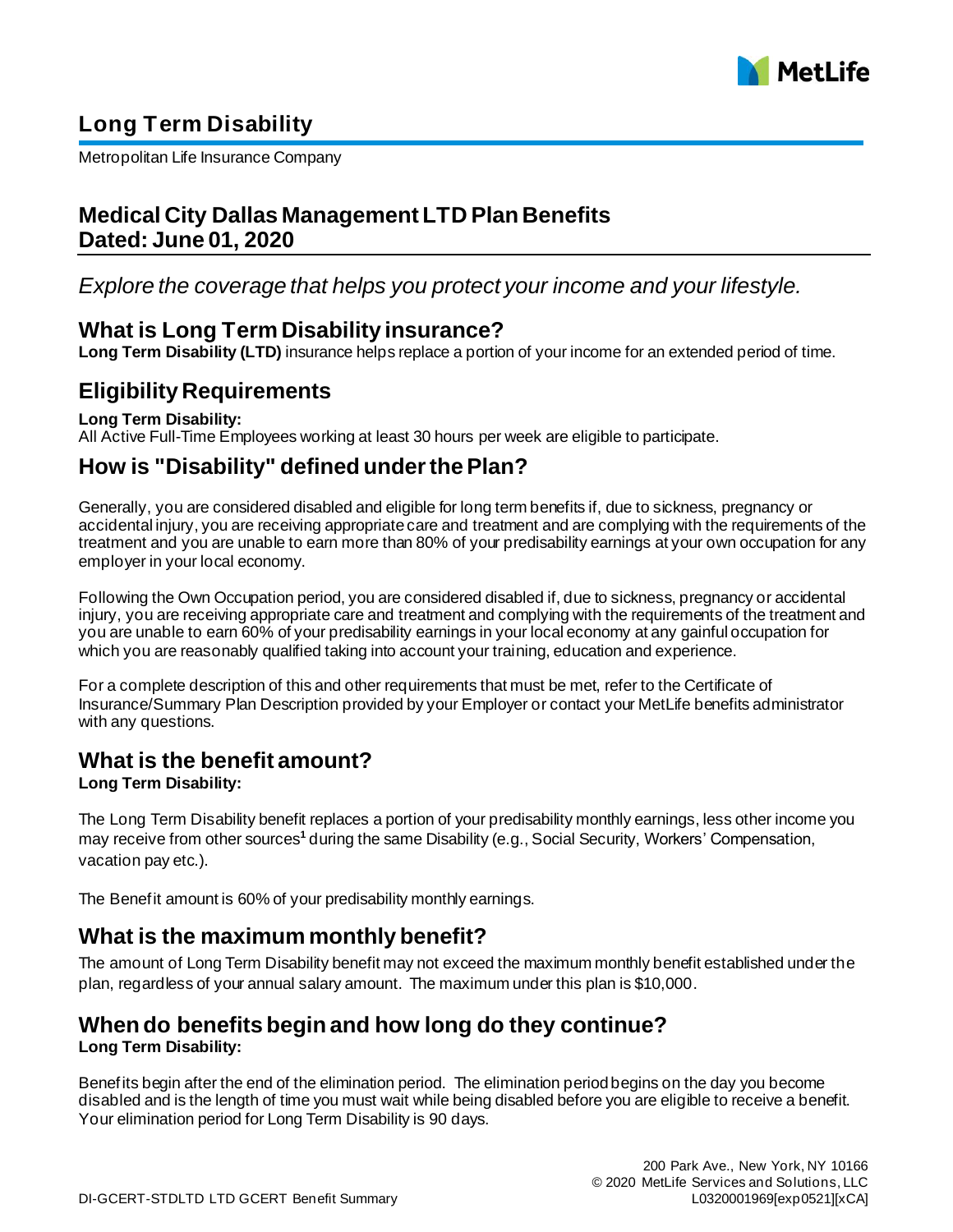Your plan's maximum benefit period and any specific limitations are described in the Certificate of Insurance provided by your Employer.

# **Additional Disability Plan Benefits:**

## **Coverage with Your Best Interests in Mind…**

When you are ill or injured for a long time, MetLife® believes you need more than a supplement to your income. That's why we offer return-to-work services and financial incentives and assistance in obtaining Social Security Disability Benefits to help you get the maximum benefits from your coverage.

### **Services to Help You Get Back to Work Can Include:**

### *Nurse Consultant or Case Manager Services:*

Specialists who personally contact you, your physician and your employer to coordinate an early return-towork plan when appropriate.

### *Vocational Analysis:*

Help with identifying job requirements and determining how your skills can be applied to a new or modified job with your employer.

### *Job Modifications:*

Adjustments (e.g., redesign of work station tools) that enable you to return to work.

### *Retraining:*

Development programs to help you return to your previous job or educate you for a new one.

### *Financial Incentives:*

Allow employees to receive Disability benefits or partial benefits while attempting to return to work.

### *The Services of Social Security Specialists:*

Once you are approved for Disability benefits, Metlife can help you obtain Social Security Disability benefits. Our specialists can guide you through the initial application and appeals processes and may also help you access legal assistance from attorneys or vendors to pursue Social Security benefits.

## **Answers to Some Important Questions…**

### **Q. Can I still receive benefits if I return to work part time?**

**A.** Yes. As long as you are disabled and meet the terms of your Disability plan, you may qualify for adjusted disability benefits.

Your plan offers financial and Rehabilitation incentives designed to help you to return to work when appropriate, even on a part-time basis when you participate in an approved Rehabilitation Program. While disabled, you may receive up to 100% of your predisability earnings when combining benefits, Rehabilitation Incentives and other income sources such as Social Security Disability Benefits and state disability benefits, and part-time earnings.

With the Rehabilitation Incentive you can get a 10% increase in your monthly benefit.

The Family Care Incentive provides reimbursement up to \$400 per month for eligible expenses, such as child care during the first 24 months of disability.

You may be eligible for the Moving Expense Incentive if you incur expenses in order to move to a new residence recommended as part of the Rehabilitation Program. Expenses must be approved in advance.

### **Q. Is there a pre-existing conditions provision?**